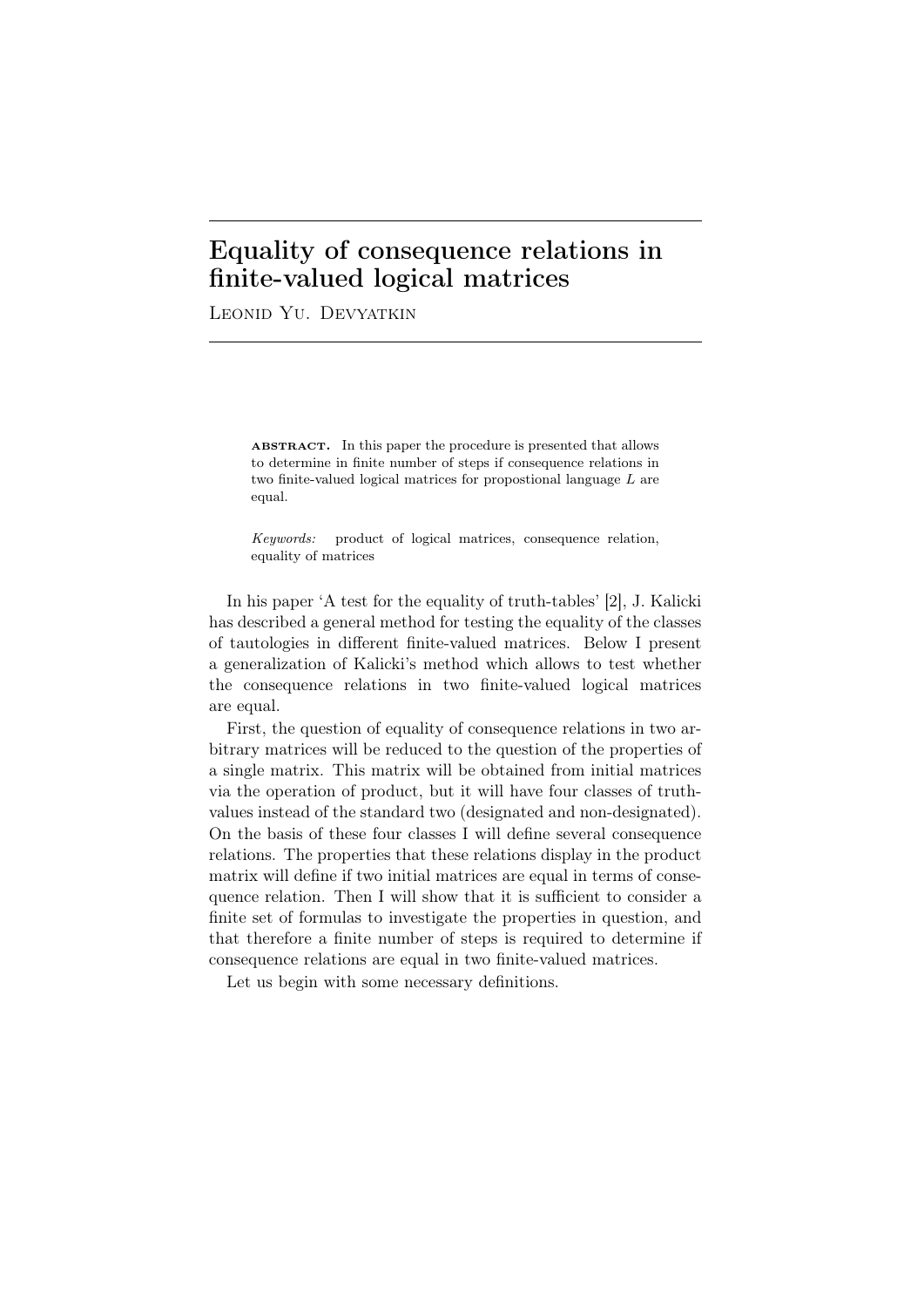DEFINITION 1. A logical matrix is a structure  $\mathfrak{M} = \langle V, F, D \rangle$ , where  $V$  is the set of truth-values,  $F$  is a set of functions on  $V$  called *basic functions*, and *D* is a *designated* subset of *V* .

In this paper we will only consider the logical matrices where *V* is finite.

If for any *n* it is true that  $\mathfrak{M}$  contains as much *n*-ary elements of *F* as there are *n*-ary connectives in some propositional language *L*, M is a logical matrix for *L*. In that case we can establish a one-toone correspondence between the elements of *F* and the connectives of *L*, and define a valuation of a formula in M.

DEFINITION 2. A valuation  $v$  of formula  $A$  in  $\mathfrak{M}$  is a homomorphism of  $L$  in  $\lt V, F >$  such that

- 1. if *A* is a propositional variable, then  $v(A) \in V$ ;
- 2. if  $A_1, A_2, \cdots, A_n$  are formulas, and  $\mathbb C$  is an *n*-ary connective of *L*, then  $v(\mathbb{C}(A_1, A_2, \dots, A_n)) = f^n(v(A_1), v(A_2), \dots, v(A_n)),$ where  $f^n$  is a function from  $F$  corresponding to  $\mathbb{C}$ .

The definition of consequence relation in  $\mathfrak{M}$  is a standard one.

DEFINITION 3.  $\Gamma \models (\mathfrak{M})B$  iff there is no valuation *v* in  $\mathfrak{M}$ , such that  $v[\Gamma] \subseteq D(\mathfrak{M})$  (i.e. every formula from  $\Gamma$  assumes a truth-value designated in  $\mathfrak{M}$ , and  $v(A) \notin D(\mathfrak{M})$ .

Let us denote as  $C(\mathfrak{M})$  a set of ordered pairs  $\langle \Gamma, B \rangle$ , such that  $Γ$  is a set of formulas, *B* is a formula, and  $Γ$   $∈$   $(\mathfrak{M})B$ . Now we will define the equality of consequence relations in two arbitary matrices for *L*.

DEFINITION 4. Let  $\mathfrak A$  and  $\mathfrak B$  be the matrices for *L*. The consequence relations in  $\mathfrak A$  and  $\mathfrak B$  are equal iff  $C(\mathfrak A) = C(\mathfrak B)$ .

Now we will make the transition from two matrices to one by applying the product operation. If  $\mathfrak A$  and  $\mathfrak B$  are the matrices for *L*, a one-to-one correspondence between the elemnts of their sets of basic functions can be established. This allows us to give the following definition.

DEFINITION 5. A product of matrices  $\mathfrak A$  and  $\mathfrak B$  is a matrix  $\mathfrak C$  = A *⊗* B, such that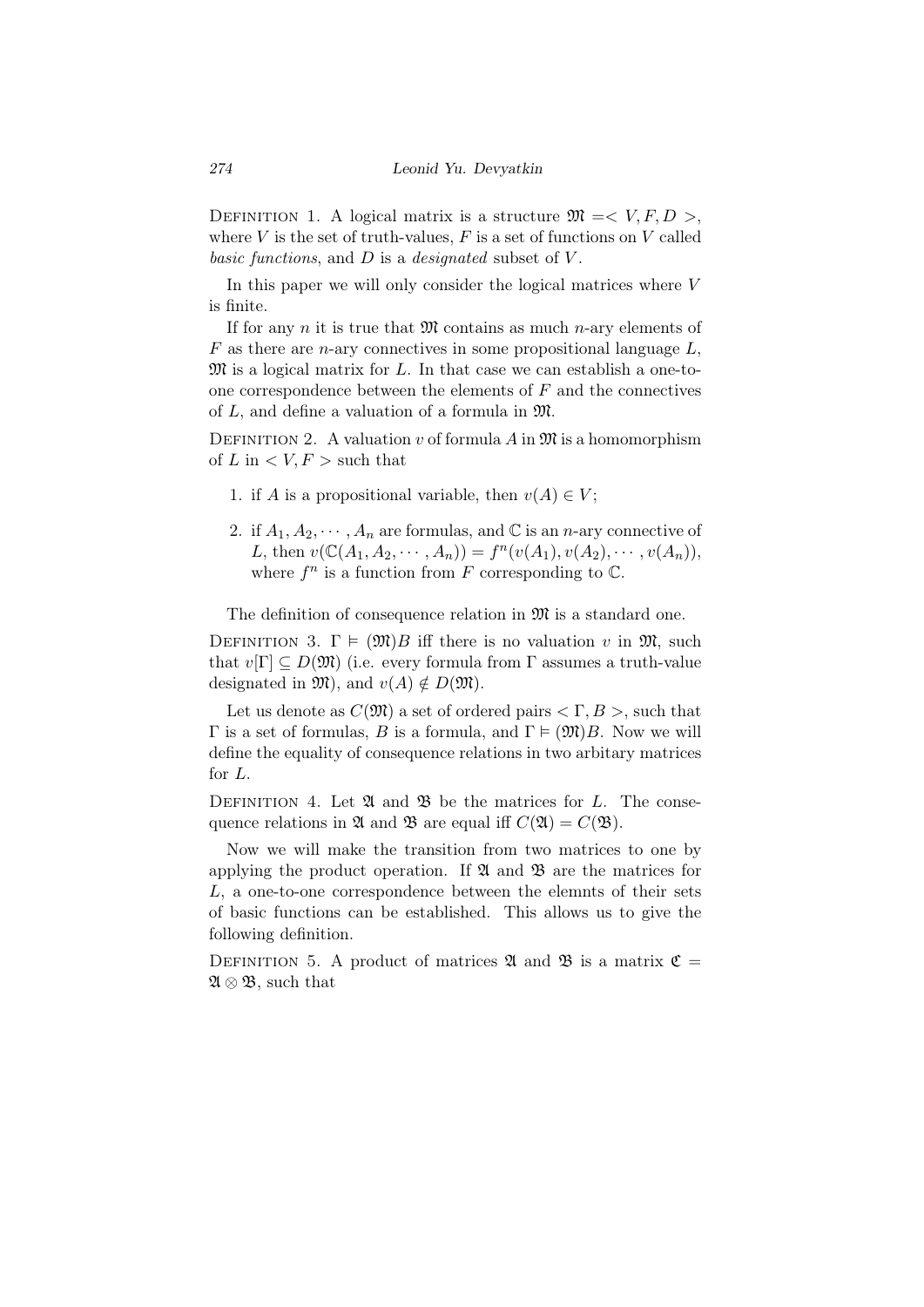*Equality of consequence relations in finite-valued logical. . . 275*

- $V(\mathfrak{C})$  is a Cartesian product of  $V(\mathfrak{A})$  and  $V(\mathfrak{B})$ ;
- *•* for each pair pair of mutually corresponding *k*-ary basic functions  $f^k(x_1, x_2, \dots, x_k)$  from  $\mathfrak{A}$  and  $g^k(y_1, y_2, \dots, y_k)$ from  $\mathfrak B$  there is one and only one basic operation  $h^k$  from  $\mathfrak{C}, \text{ and } h^k \left( \langle x_1, y_1 \rangle, \langle x_2, y_2 \rangle, \cdots, \langle x_k, y_k \rangle \right) =$  $\langle f^k(x_1, x_2, \dots, x_k), g^k(y_1, y_2, \dots, y_k) \rangle.$

This is a standard product operation. However, the truth-values in  $\mathfrak C$  will be divided into four classes<sup>1</sup>:

- $\bullet$  *< x<sub>i</sub>*, *y<sub>j</sub>* >∈ *ω*(**C**) iff *x<sub>i</sub>* ∈ *D*(**2**) and *y<sub>j</sub>* ∈ *D*(**3**);
- $\bullet$  *< x<sub>i</sub>*, *y<sub>j</sub>* >∈ *ξ*(**C**) iff *x<sub>i</sub>* ∈ *D*(**2**) and *y<sub>j</sub>* ∉ *D*(**3**);
- $\bullet$  *< x<sub>i</sub>*, *y<sub>j</sub>* >∈ *ξ*'(**C**) iff *x<sub>i</sub>*  $\notin$  *D*( $\mathfrak{A}$ ) and *y<sub>j</sub>* ∈ *D*( $\mathfrak{B}$ );
- $\bullet$  *< x<sub>i</sub>*, *y<sub>j</sub>* >∈  $\phi$ (C) iff *x<sub>i</sub>* ∉ *D*(20) and *y<sub>j</sub>* ∉ *D*(28).

I will now consider two definitions of consequense relation based on these four classes,  $\models_{\cup}$  and  $\models_{\cap}$ .

DEFINITION 6.  $\Gamma \vDash_{\cup} (\mathfrak{C})B$  iff there is no valuation *w* in  $\mathfrak{C}$ , such that  $w[\Gamma] \subseteq \omega(\mathfrak{C})$ , and  $w(A) \in \phi(\mathfrak{C})$ .

LEMMA 1.  $\Gamma \vDash_{\cup} (\mathfrak{C})B$  iff  $\Gamma \vDash (\mathfrak{A})B$  or  $\Gamma \vDash (\mathfrak{B})B$ .

PROOF. *(i)* Let  $\Gamma \vDash_{\cup} (\mathfrak{C})B$ , and  $\Gamma \nvDash (\mathfrak{A})B$ , and  $\Gamma \nvDash (\mathfrak{B})B$ . Then there exists a valuation  $v^*$  in  $\mathfrak{A}$ , such that  $v^*[\Gamma] \subseteq D(\mathfrak{A})$  and  $v^*(A) \notin$  $D(\mathfrak{A})$ , and there exists a valuation  $u^*$  in  $\mathfrak{B}$ , such that  $u^*[\Gamma] \subseteq D(\mathfrak{B})$ and  $u^*(A) \notin D(\mathfrak{B})$ . For every *v* and *u* there is a mapping *w* of the propositional variables of *L* on  $V(\mathfrak{A}) \times V(\mathfrak{B})$ , such that  $w(p_k) = \langle$  $v(p_k)$ ,  $u(p_k)$  >, where  $p_k$  is a propositional variable. Obviously, every such *w* is a valuation in  $\mathfrak{C}$ . By definition of  $\mathfrak{C}$ ,  $w^*$  obtained from *v*<sup>\*</sup> and *u*<sup>\*</sup> is such a valuation that  $w^*[\Gamma] \subseteq \omega(\mathfrak{C})$ , and  $w^*(A) \in \phi(\mathfrak{C})$ . That contradicts our assumption.

*(ii)* Let  $\Gamma \nvDash_{\Box} (\mathfrak{C})B$ , and  $\Gamma \models (\mathfrak{A})B$  or  $\Gamma \models (\mathfrak{B})B$ . Then there is a valuation  $w^*$  in  $\mathfrak{C}$ , such that  $w^*[\Gamma] \subseteq \omega(\mathfrak{C})$ , and  $w^*(A) \in \phi(\mathfrak{C})$ . For

<sup>1</sup>This is essentially a distribution introduced by Kalicki [2], but he only needed three classes, so elements of  $\xi(\mathfrak{C})$  and  $\xi'(\mathfrak{C})$  were assigned to the same class.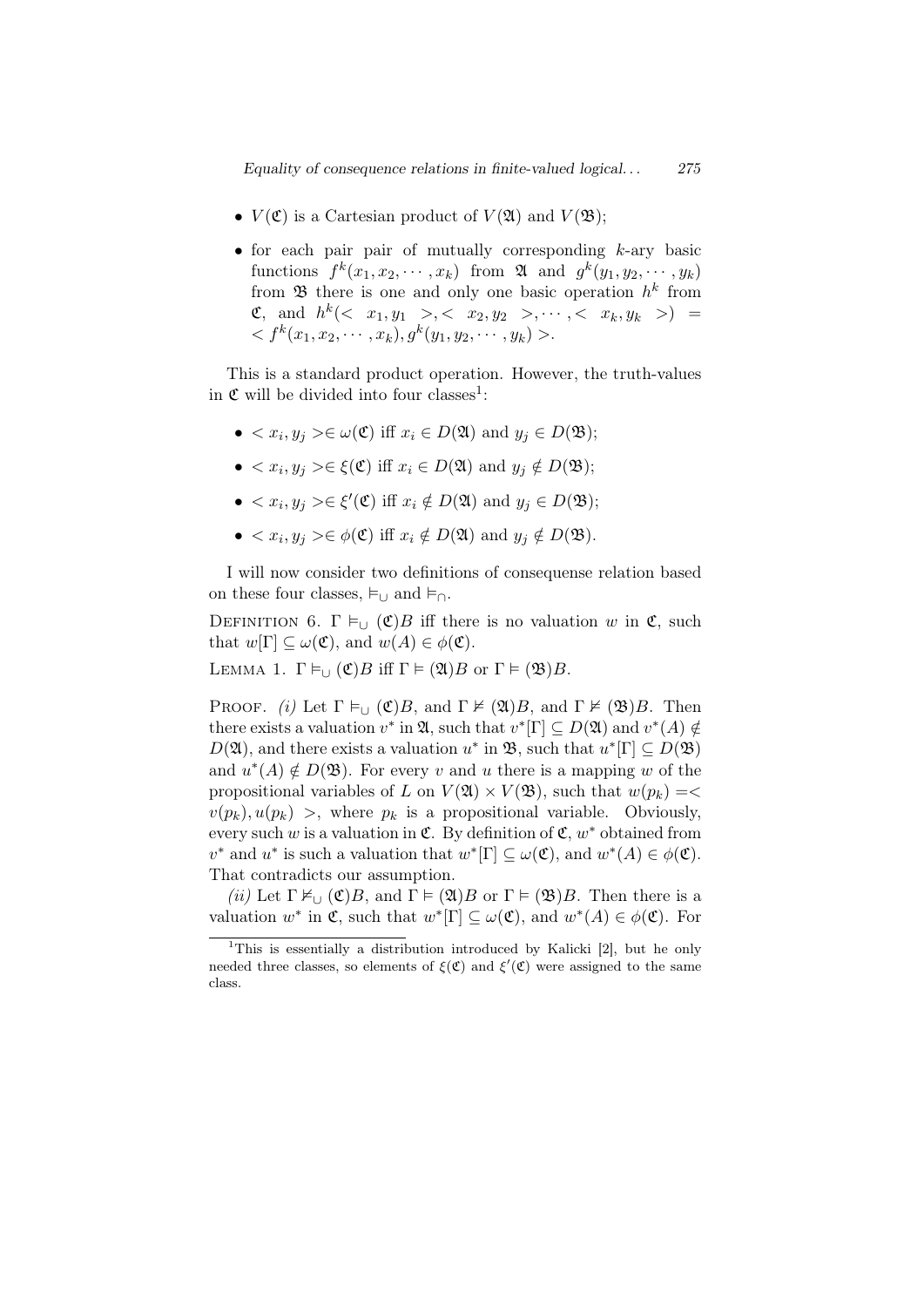every valuation *w* in  $\mathfrak C$  there is the following valuation *v* in  $\mathfrak A$ : if  $w(p_k) = \langle x_i, y_j \rangle$ , then  $v(p_k) = x_i$ . By definition of  $\mathfrak{C}, v^*$  obtained this way from  $w^*$  is such a valuation in  $\mathfrak{A}$  that  $v^*[\Gamma] \subseteq D(\mathfrak{A})$  and  $v^*(A) \notin D(\mathfrak{A})$ . The reasoning for valuation  $u^*$  in  $\mathfrak{B}$  is analogous, and leads to the contradiction.  $\Box$ 

DEFINITION 7.  $\Gamma \vDash_{\cap} (\mathfrak{C})B$  iff all three of the following conditions are fulfilled:

- there is no valuation *w* in  $\mathfrak{C}$ , such that  $w[\Gamma] \subseteq \omega(\mathfrak{C})$ , and  $w(A) \notin \omega(\mathfrak{C});$
- *•* there is no valuation *w* in **C**, such that  $w[\Gamma] \subseteq \omega(\mathfrak{C}) \cup \xi(\mathfrak{C})$ , and  $w(A) \notin \omega(\mathfrak{C}) \cup \xi(\mathfrak{C});$
- there is no valuation *w* in  $\mathfrak{C}$ , such that  $w[\Gamma] \subseteq \omega(\mathfrak{C}) \cup \xi'(\mathfrak{C})$ , and  $w(A) \notin \omega(\mathfrak{C}) \cup \xi'(\mathfrak{C})$ .

LEMMA 2.  $\Gamma \vDash_{\cap} (\mathfrak{C})B$  iff  $\Gamma \vDash (\mathfrak{A})B$  and  $\Gamma \vDash (\mathfrak{B})B$ .

PROOF. *(i)* Let  $\Gamma \vDash_{\cap} (\mathfrak{C})B$ , and  $\Gamma \nvDash (\mathfrak{A})B$ , and  $\Gamma \nvDash (\mathfrak{B})B$ . The reasoning is analogous to the one in Lemma 1.

*(ii)* Let  $\Gamma \vDash_{\cap} (\mathfrak{C})B$ , and either  $\Gamma \nvDash (\mathfrak{A})B$  or  $\Gamma \nvDash (\mathfrak{B})B$ . Suppose  $\Gamma \nvDash (\mathfrak{A})B$  and  $\Gamma \models (\mathfrak{B})B$ . Then there is a valuation  $v^*$  in  $\mathfrak{A}$ , such that  $v^*[\Gamma] \subseteq D(\mathfrak{A})$  and  $v^*(A) \notin D(\mathfrak{A})$ . Now we have to consider two possibilities.

 $(ii.1)$  There is a valuation  $u^*$  in  $\mathfrak{B}$ , such that  $u^*[\Gamma] \subseteq D(\mathfrak{B})$ and  $u^*(A) \in D(\mathfrak{B})$ . In this case, from  $v^*$  and  $u^*$  we can obtain a corresponding valuation  $w^*$  in  $\mathfrak{C}$  (see Lemma 1), such that  $w^*[\Gamma] \subseteq$ *ω*(**C**), and  $w^*(A) \in \xi'$  (**C**). But then Γ  $\nvDash_{\cap}$  (**C**)*B*, which contradicts our assumption.

 $(ii.2)$  For every valuation *u* in **B**,  $u[\Gamma] \notin D(\mathfrak{B})$ . Let *u'* be such a valuation that  $u'[{\Gamma}] \notin D(\mathfrak{B})$ , and  $u'(A) \notin D(\mathfrak{B})$ . The corresponding valuation  $w'$  in  $\mathfrak C$  obtained from  $v^*$  and  $u'$  in the same way as in Lemma 1 will be such that  $w'[{\Gamma}] \subseteq \xi(\mathfrak{C})$ , and  $w'(A) \in \phi(\mathfrak{C})$ . Let  $u''$ be such a valuation that  $u''[\Gamma] \notin D(\mathfrak{B})$ , and  $u''(A) \in D(\mathfrak{B})$ . The corresponding valuation  $w''$  in  $\mathfrak C$  obtained from  $v^*$  and  $u''$  will be such that  $w''[\Gamma] \subseteq \xi(\mathfrak{C})$ , and  $w''(A) \in \xi'(\mathfrak{C})$ . Both cases lead us to the contradiction with the assumption that  $\Gamma \vDash_{\cap} (\mathfrak{C})B$ .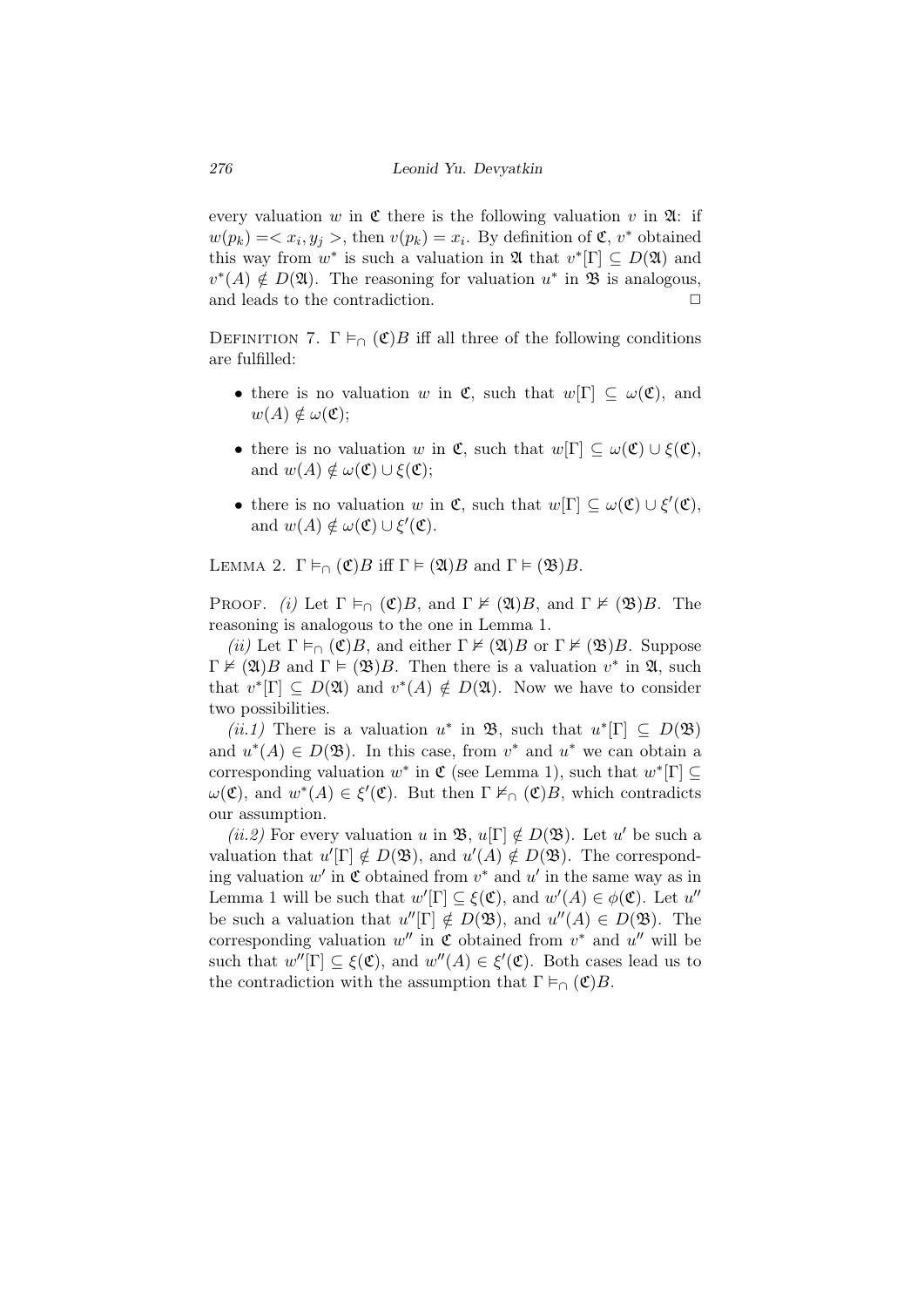The reasoning for  $\Gamma \models (\mathfrak{A})B$  and  $\Gamma \not\models (\mathfrak{B})B$  is analogous.

*(iii)* Let  $\Gamma \nvDash_{\cap} (\mathfrak{C})B$ , and  $\Gamma \vDash (\mathfrak{A})B$ , and  $\Gamma \vDash (\mathfrak{B})B$ . If  $\Gamma \nvDash_{\cap} (\mathfrak{C})B$ , three cases are possible:

*(iii.1)* There is a valuation *w* in  $\mathfrak{C}$ , such that  $w[\Gamma] \subset \omega(\mathfrak{C})$ , and  $w(A) \notin \omega(\mathfrak{C});$ 

*(iii.2)* There is a valuation *w* in  $\mathfrak{C}$ , such that  $w[\Gamma] \subseteq \omega(\mathfrak{C}) \cup \xi(\mathfrak{C})$ , and  $w(A) \notin \omega(\mathfrak{C}) \cup \xi(\mathfrak{C});$ 

*(iii.3)* There is a valuation *w* in  $\mathfrak{C}$ , such that  $w[\Gamma] \subseteq \omega(\mathfrak{C}) \cup \xi'(\mathfrak{C})$ , and  $w(A) \notin \omega(\mathfrak{C}) \cup \xi'(\mathfrak{C})$ .

The reasining for all three cases is the same. We obtain from *w* the corresponing valuations *v* in  $\mathfrak{A}$  and *u* in  $\mathfrak{B}$  in the same way as we did in Lemma 1. Due to the properties of *w* described in  $(iii.1)$ – $(iii.3)$ , either *v*, or *u*, or both of them will be such that they will lead to the contradiction with the assumption that  $\Gamma \models (\mathfrak{A})B$ and  $\Gamma \models (\mathfrak{B})B.$ 

From Lemma 1 we have that  $C(\mathfrak{C}, \vDash_{\sqcup}) = C(\mathfrak{A}) \cup C(\mathfrak{B})$ . From Lemma 2 we have that  $C(\mathfrak{C}, \vDash_{\cap}) = C(\mathfrak{A}) \cap C(\mathfrak{B})$ . Also, we have that  $C(\mathfrak{A}) = C(\mathfrak{B})$  iff  $C(\mathfrak{A}) \cup C(\mathfrak{B}) = C(\mathfrak{A}) \cap C(\mathfrak{B})$ . Therefore,  $C(\mathfrak{A}) = C(\mathfrak{B})$  iff  $C(\mathfrak{C}, \vDash_{\cup}) = C(\mathfrak{C}, \vDash_{\cap}).$ 

Now let us consider another consequence relation.

DEFINITION 8.  $\Gamma \models^* (\mathfrak{C})B$  iff either

- there is no valuation *w* in  $\mathfrak{C}$ , such that  $w[\Gamma] \subseteq \omega(\mathfrak{C})$ , and  $w(A) \notin \omega(\mathfrak{C}),$
- $\bullet$  and there is no valuation *w* in **C**, such that  $w[\Gamma] \subseteq \omega(\mathfrak{C}) \cup \xi(\mathfrak{C})$ , and  $w(A) \notin \omega(\mathfrak{C}) \cup \xi(\mathfrak{C}),$
- and there is no valuation *w* in  $\mathfrak{C}$ , such that  $w[\Gamma] \subseteq \omega(\mathfrak{C}) \cup \xi'(\mathfrak{C})$ , and  $w(A) \notin \omega(\mathfrak{C}) \cup \xi'(\mathfrak{C}),$
- *•* or there is a valuation *w* in  $\mathfrak{C}$ , such that  $w[\Gamma] \subset \omega(\mathfrak{C})$ , and  $w(A) \in \phi(\mathfrak{C})$ .

LEMMA 3.  $C(\mathfrak{C}, \vDash_{\cup}) = C(\mathfrak{C}, \vDash_{\cap})$  iff  $\Gamma \vDash^*(\mathfrak{C})B$  for each set of formulas Γ and each formula *B*.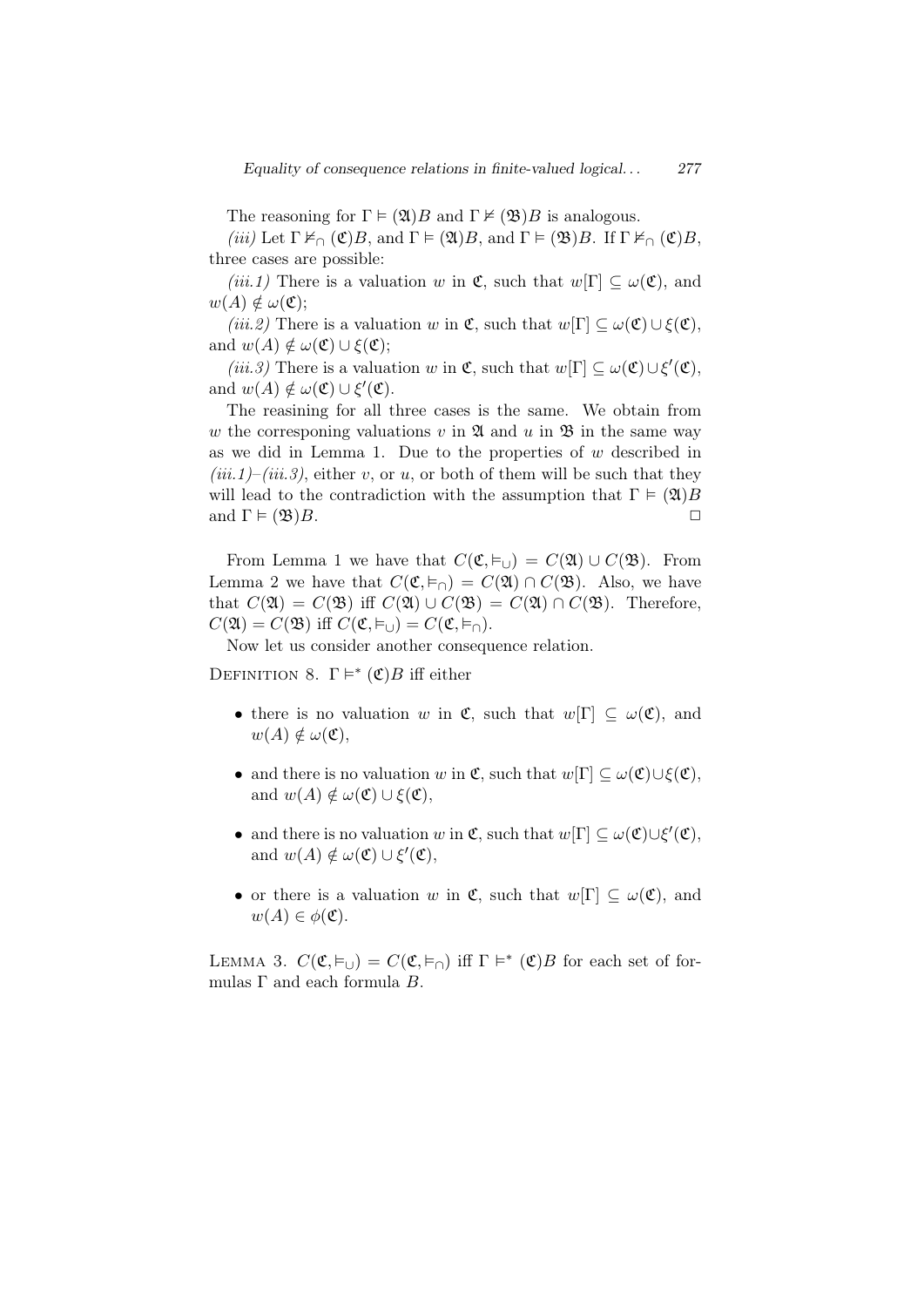*278 Leonid Yu. Devyatkin*

PROOF. If  $C(\mathfrak{C}, \vDash_{\bigcup}) = C(\mathfrak{C}, \vDash_{\bigcap})$ , for each  $\Gamma$  and  $B$  it is true that either  $\Gamma \vDash_{\cap} (\mathfrak{C})B$  or  $\Gamma \nvDash_{\cup} (\mathfrak{C})B$ . Both cases lead to  $\Gamma \vDash^*(\mathfrak{C})B$ . Now let us assume that  $\Gamma \models^* (\mathfrak{C})B$  for some arbitrary  $\Gamma$  and *B*. Then *(i)* for every evaluation *w* in  $\mathfrak{C}$ , if  $w[\Gamma] \subseteq \omega(\mathfrak{C})$  then  $w(A) \in \omega(\mathfrak{C})$ , if  $w[\Gamma] \subseteq \omega(\mathfrak{C}) \cup \xi'(\mathfrak{C}), \text{ then } w(A) \in \omega(\mathfrak{C}) \cup \xi'(\mathfrak{C}), \text{ if } w[\Gamma] \subseteq \omega(\mathfrak{C}) \cap \xi'(\mathfrak{C}),$ then  $w(A) \in \omega(\mathfrak{C}) \cap \xi'(\mathfrak{C})$ , or *(ii)* there is at least one valuation in **C**, such that all formulas from Γ assume a truth value from  $ω($ **C**), and *B* assumes a value from  $\phi(\mathfrak{C})$ . In the first case  $\Gamma \vDash_{\cap} (\mathfrak{C})B$ . In the second case  $\Gamma \nvDash_{\cup} (\mathfrak{C})B$ . Therefore  $C(\mathfrak{C}, \vDash_{\cup}) = C(\mathfrak{C}, \vDash_{\cap})$ .  $\Box$ 

Below, the number of formulas that need to be considered will be narrowed down to a finite set. I will use the method proposed by J. Kalicki in [1] with necessary modifications.

LEMMA 4. For each matrix  $\mathfrak{C}_m$ , where *m* is the number of the elements of  $V(\mathfrak{C})$ , the following is true: if for each pair  $\Gamma$  and *B* that contains  $i \leq m$  different variables  $\Gamma \models^* (\mathfrak{C}_m)B$ , then for each pair  $\Delta$  and *E* that contains  $m + t(t = 0, 1, \dots)$  different variables  $\Delta \vDash^* (\mathfrak{C}_m)E$ .

PROOF. Let us use the induction by  $t$ . For  $t = 0$  it is obvious that for each  $\Gamma$  and *B* that contains  $i \leq m$  different variables  $\Gamma \models^* (\mathfrak{C}_m)B$ , then for each pair $\Delta$  and *E* that contains *m* different variables  $\Delta \models^* (\mathfrak{C}_m) E$ .

Let us assume that the theorem is true for  $t \leq k$  and prove it for  $t = k + 1$ . Let there exist  $\Delta$  and E that contain  $m + k + 1$ different variables, and  $\Delta \nvDash^*(\mathfrak{C}_m)E$ . Then there exists a valuation  $w_0$  in  $\mathfrak{C}_m$  that maps the variables  $p_1, p_2, \cdots, p_{m+k+1}$  on values  $x_1, x_2, \cdots, x_{m+k+1}$  respectively, such that either *(i)*  $w_0[\Delta] \subseteq \omega(\mathfrak{C})$ , and  $w_0(E) \notin \omega(\mathfrak{C})$ , or *(ii)*  $w_0[\Delta] \subseteq \omega(\mathfrak{C}) \cup \xi(\mathfrak{C})$ , and  $w(E) \notin \mathfrak{C}$  $\omega(\mathfrak{C}) \cup \xi(\mathfrak{C})$ , or *(iii)*  $w_0[\Delta] \subseteq \omega(\mathfrak{C}) \cup \xi'(\mathfrak{C})$ , and  $w(E) \notin \omega(\mathfrak{C}) \cup \xi'(\mathfrak{C})$ .

Let us consider (i). Due to the fact that in  $\mathfrak{C}_m$  there is m different truth-values in total, there will be at least two  $i_1 \neq i_2$ among  $i = 1, 2, \dots, m + k + 1$ , such that  $x_{i_1} = x_{i_2}$ . Now let us consider  $\Delta'$  and  $E'$ , obtained from  $\Delta$  and  $D$  by replacement of all instances of  $p_{i_2}$  with  $p_{i_1}$ . It is clear that  $w_0[\Delta'] \subseteq \omega(\mathfrak{C}_m)$  and  $w_0(E') \notin \omega(\mathfrak{C}_m)$ . Because  $\Delta'$  and  $E'$  contain  $m + k$  different variables, according to the inductive assumption,  $\Delta' \models^* (\mathfrak{C}_m)E'$ . Therefore, there exists a valuation  $w^*$  in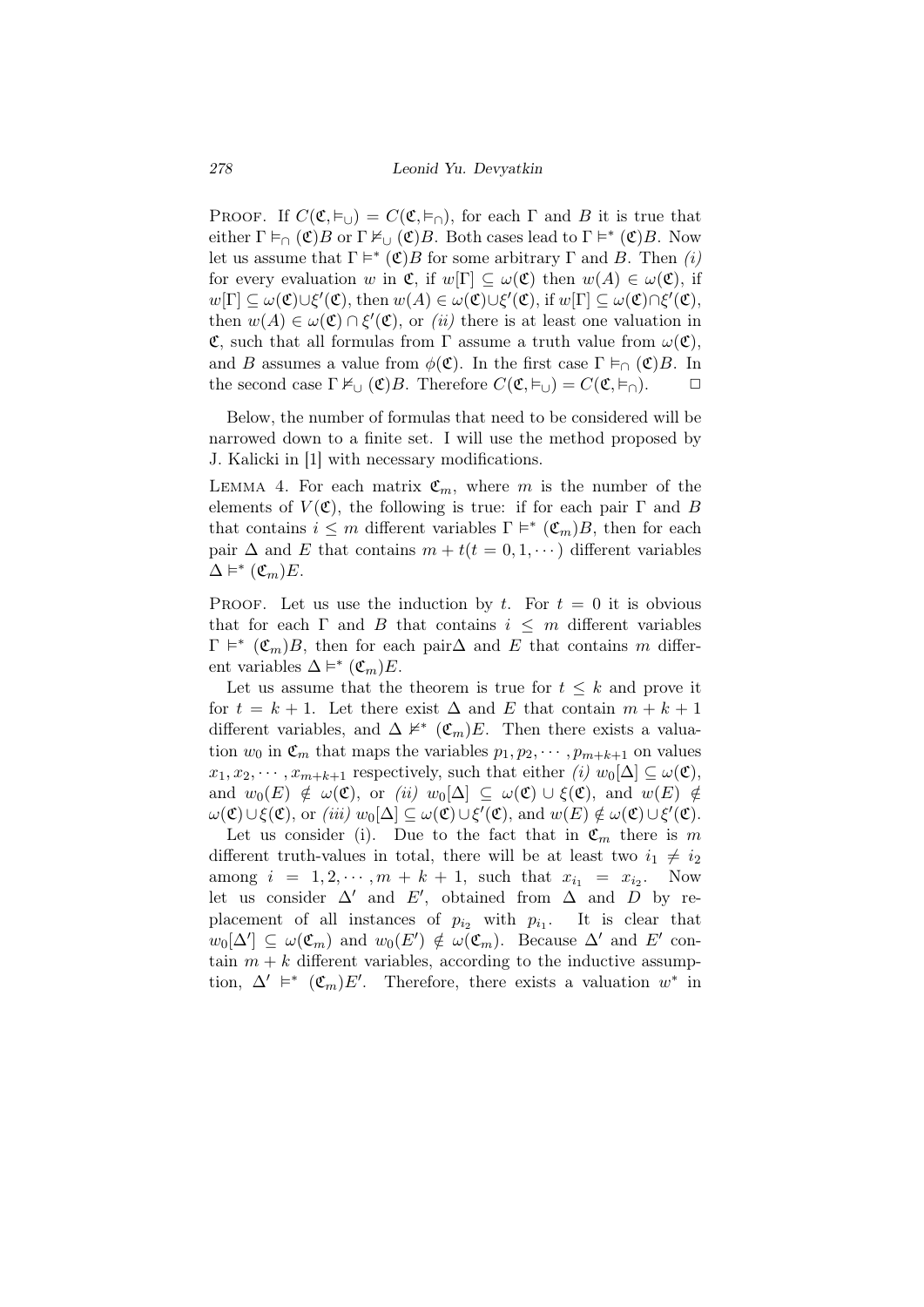$\mathfrak{C}_m$ , which maps the variables  $p_1, p_2, \cdots, p_{i_{2-1}}, p_{i_{2+1}}, \cdots, p_{m+k+1}$  on the values  $y_1, y_2, \dots, y_{i_{2-1}}, y_{i_{2+1}}, \dots, y_{m+k+1}$  respectively, such that  $w^*[\Delta'] \subseteq \omega(\mathfrak{C}_m)$  and  $w^*(E') \in \phi(\mathfrak{C}_m)$ . In this case we can construct a valuation  $w^{**}$ , which maps the variables  $p_1, p_2, \dots, p_{m+k+1}$ on the values  $y_1, y_2, \dots, y_{i_{2-1}}, y_{i_1}, y_{i_{2+1}}, \dots, y_{m+k+1}$  respectively. It is clear that  $w^{**}[\Delta] \subseteq \omega(\mathfrak{C}_m)$  and  $w^{**}(E) \in \phi(\mathfrak{C}_m)$ . But then  $\Delta \models^* (\mathfrak{C}_m)E$ , which contradicts our assumption.

The reasoning for (ii) and (iii) is analogous.  $\Box$ 

For *m* different variables there is  $k = m^m$  different valuations  $v_1, v_2, \cdots, v_k$  in  $\mathfrak{C}_m$ . We can assign to each variable  $p_i(1 \leq i \leq j)$ *m*) a unique value-sequence  $|p_i| = \langle x_1, x_2, \dots, x_k \rangle$ , where  $x_l =$  $v_l(p_i)(1 \leq l \leq k)$ .

Now let us construct the following sequence of the classes of formulas:

- The elements of  $CL_0$  are the variables  $p_1, p_2, \dots, p_m$  exclusively;
- *•* to a class *CLt*+1 belong all formulas that can be constructed by means of one connective, an element of class *CL<sup>t</sup>* , and (if needed) elements of *CLn≤<sup>t</sup>* .

For each formula  $B$  from  $CL_n$  we can calculate the corresponding value-sequence  $|B| = \langle y_1, y_2, \dots, y_k \rangle$ , where  $y_j (1 \leq j \leq k)$  is obtained from *j*-th elements of sequences assigned to the variables included in *B*. Let us denote the set of value-sequences for elements of  $Cl_n$  as  $|Cl_n|$ . Because the sequences in question consist of k elements, and the number of truth-values equals *m*, in total there is  $m^k$  possible sequences. Therefore, there is a finite  $n_0 \leq m^k$ , such that  $|CL_{n_0}|$  contains no value-sequence which is not also the element of some  $|CL_{n.$ 

LEMMA 5. The value-sequence of any formula  $B \in CL_{n>n_0}$  is identical to some element of  $|CL_{n.$ 

PROOF. Let  $B \in CL_{n_0+1}$ . By definition of  $CL_{n_0+1}$ , formula *B* consists of the main connective, at least one formula from  $CL_{n_0}$ ,